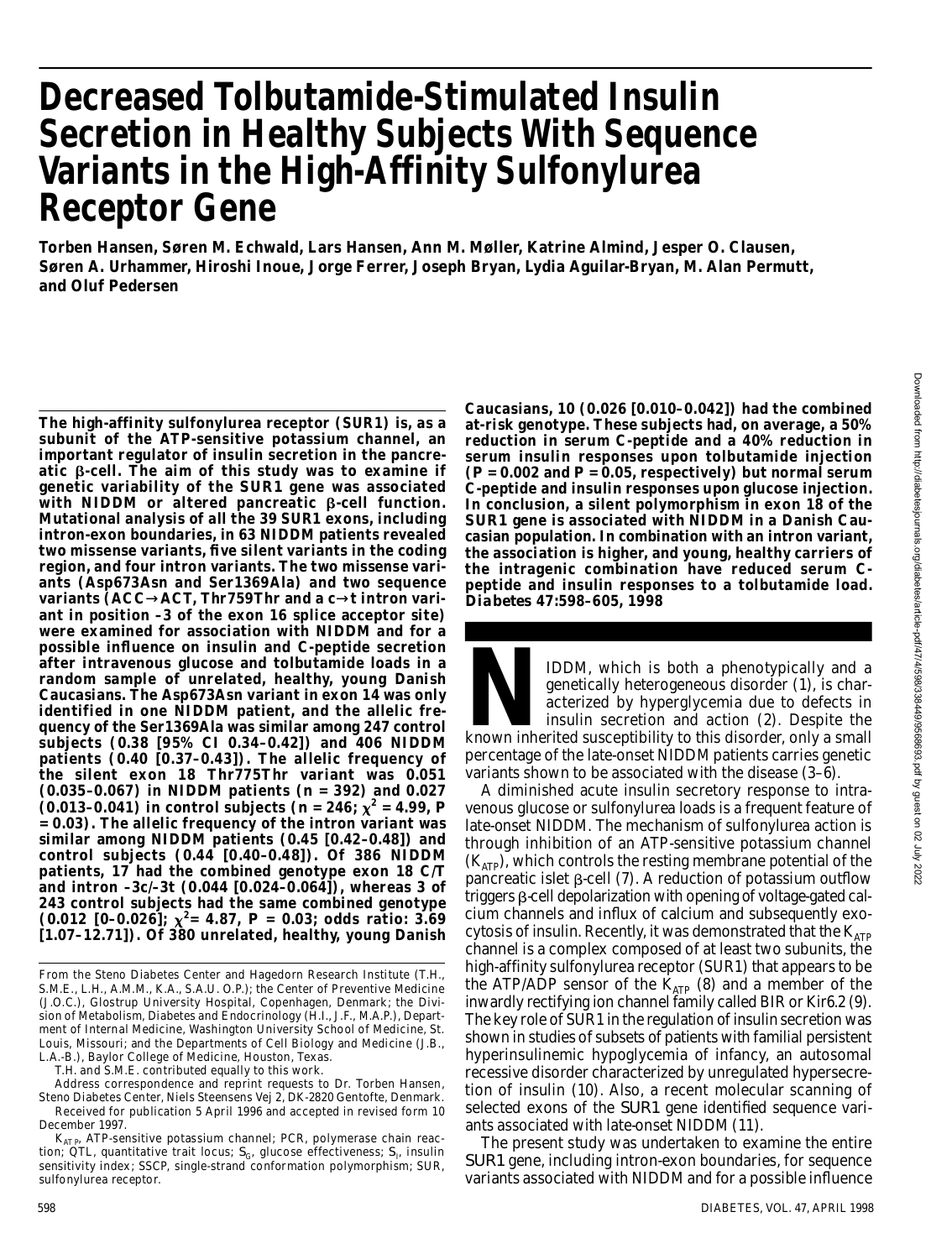of genetic variants on intravenous glucose and tolbutamidestimulated insulin release in young healthy subjects.

## **RESEARCH DESIGN AND METHODS**

Subjects. Forty-nine NIDDM patients recruited from the outpatient clinic at Steno Diabetes Center, Copenhagen, were initially screened by single-strand conformation polymorphism (SSCP) analysis. Subsequently, another group of 14 NIDDM patients with the exon 18/exon 16 (nt –3) SUR1 at-risk genotype were screened by SSCP. Association studies were performed in 449 unrelated Danish Caucasian NIDDM patients recruited from the outpatient clinic at Steno Diabetes Center, Copenhagen, and 250 age-matched, unrelated, and glucose-tolerant Danish Caucasian control subjects traced in the Danish Central Population Register and living in the same area of Copenhagen as the NIDDM patients. Diabetes was diagnosed by World Health Organization criteria, and all control subjects underwent a standard 75 g oral glucose tolerance test.

For studies of intravenous glucose- and tolbutamide-stimulated serum insulin and C-peptide release, 380 study participants were randomly recruited from a population of young individuals aged 18–32 years, who in 1979–1980 and again in 1984–1985 as children had participated in blood pressure surveys in a representative and specified part of Copenhagen city (12). All were Danish Caucasians by self-identification. Physiological characteristics of these subjects have been presented previously (12). Before participation in the study, informed consent was obtained from all subjects. The study was approved by the Ethical Committee of Copenhagen and was in accordance with the principles of the Declaration of Helsinki.

cell response. Venous blood was sampled at 2, 4, 8, 19, 22, 30, 40, 50, 70, 90, and 180 min (timed from the end of the glucose injection) for measurements of plasma glucose, serum insulin, and serum C-peptide. All intravenous glucose tolerance tests were done by the same investigator. Glucose-induced acute serum insulin and C-peptide responses (0–8 min) were calculated by means of the trapezoidal rule as the incremental values (area under the curve when expressed above basal values). Serum insulin and C-peptide responses upon tolbutamide injection (19–22 min) were calculated as the difference between measurements obtained at the two time points. The tolbutamide-stimulated serum insulin and Cpeptide responses during 19–30 min were calculated by means of the trapezoidal rule as the incremental values (area under the curve when expressed above values obtained at 19 min). Insulin sensitivity index  $(\mathcal{S}_{\mathsf{I}})$  and glucose effectiveness (*S*<sup>G</sup> ) were calculated using the Bergman MINMOD computer program developed specifically for the combined intravenous glucose and tolbutamide tolerance test (13,14). Serum insulin was determined by enzyme-linked immunosorbent assay with a narrow specificity excluding des(31,32)- and intact proinsulin (15). The serum concentration of C-peptide was determined by radioimmunoassay using the polyclonal antibody M1230 (16–18).

**Preparation of genomic DNA from whole blood***.* Genomic DNA was isolated from human leukocyte nuclei isolated from whole blood by proteinase K digestion followed by phenol-chloroform extraction on an Applied Biosystems 341 Nucleic Acid Purification System (Foster City, CA), or proteins were precipi- $\frac{5}{8}$ tated by addition of a saturated NaCl solution. Subsequently, genomic DNA was  $\frac{8}{2}$ ethanol precipitated (19).

#### TABLE 1

| aration of Helsinki.<br><b>TABLE 1</b><br>intron-exon boundaries | 1984–1985 as children had participated in blood pressure surveys in a repre-<br>sentative and specified part of Copenhagen city (12). All were Danish Cau-<br>casians by self-identification. Physiological characteristics of these subjects<br>have been presented previously (12). Before participation in the study, informed<br>consent was obtained from all subjects. The study was approved by the Ethical<br>Committee of Copenhagen and was in accordance with the principles of the Dec-<br>Measurements of intravenous glucose- and tolbutamide-stimulated<br>serum insulin and C-peptide responses. Each subject underwent an intra-<br>enous glucose tolerance test after a 12-h overnight fast. Baseline values of serum<br>nsulin, serum C-peptide, and plasma glucose were taken in duplicate in 5-min inter-<br>vals. Glucose was injected intravenously in the contralateral antecubital vein<br>over a period of 1 min (0.3 g/kg body wt of 50% glucose). At 20 min following the<br>end of the glucose injection, a bolus of 3 mg tolbutamide/kg body weight (Rasti-<br>hon; Hoechst, Germany) was injected over 5 s to elicit a secondary pancreatic β-<br>Nucleotide sequences of DNA primers, PCR product sizes, and annealing temperatures for SSCP analysis of the 39 SUR1 exons and | from human leukocyte nuclei isolated from whole blood by proteinase K diges-<br>tion followed by phenol-chloroform extraction on an Applied Biosystems 341<br>Nucleic Acid Purification System (Foster City, CA), or proteins were precipi- §<br>tated by addition of a saturated NaCI solution. Subsequently, genomic DNA was $\frac{8}{3}$<br>ethanol precipitated (19).<br>SSCP-heteroduplex analysis. Polymerase chain reaction (PCR) amplification,<br>SSCP analysis, and heteroduplex analysis were performed at Steno Diabetes<br>Center as previously described (20). Oligonucleotide sequences for PCR ampli-<br>fication of the 39 SUR1 exons and intron-exon boundaries were designed from the<br>genomic SUR1 sequence (G. Gonzales, L.A.-B., J.B., Genbank accession no. 4<br>L78208-L78223, L78225-L78243, L78254, and L78255) to generate PCR products<br>of 110–318 bp (Table 1). Exons are numbered in consecutive order from the 5' end<br>of the gene. In previous reports on polymorphisms in the <i>SUR1</i> gene, exons,<br>were numbered from the 3' end of the gene (11). Variants identified 3 bp before<br>the intron/exon 16 boundary, in exon 18, and in exon 33 were previously termed |                                             |
|------------------------------------------------------------------|----------------------------------------------------------------------------------------------------------------------------------------------------------------------------------------------------------------------------------------------------------------------------------------------------------------------------------------------------------------------------------------------------------------------------------------------------------------------------------------------------------------------------------------------------------------------------------------------------------------------------------------------------------------------------------------------------------------------------------------------------------------------------------------------------------------------------------------------------------------------------------------------------------------------------------------------------------------------------------------------------------------------------------------------------------------------------------------------------------------------------------------------------------------------------------------------------------------------------------------------------------------------------------------------------------------|---------------------------------------------------------------------------------------------------------------------------------------------------------------------------------------------------------------------------------------------------------------------------------------------------------------------------------------------------------------------------------------------------------------------------------------------------------------------------------------------------------------------------------------------------------------------------------------------------------------------------------------------------------------------------------------------------------------------------------------------------------------------------------------------------------------------------------------------------------------------------------------------------------------------------------------------------------------------------------------------------------------------------------------------------------------------------------------------------------------------------------------------------------------------------------------------------------------------|---------------------------------------------|
|                                                                  |                                                                                                                                                                                                                                                                                                                                                                                                                                                                                                                                                                                                                                                                                                                                                                                                                                                                                                                                                                                                                                                                                                                                                                                                                                                                                                                | Product                                                                                                                                                                                                                                                                                                                                                                                                                                                                                                                                                                                                                                                                                                                                                                                                                                                                                                                                                                                                                                                                                                                                                                                                             |                                             |
| Exon                                                             | Sequence                                                                                                                                                                                                                                                                                                                                                                                                                                                                                                                                                                                                                                                                                                                                                                                                                                                                                                                                                                                                                                                                                                                                                                                                                                                                                                       | size (bp)                                                                                                                                                                                                                                                                                                                                                                                                                                                                                                                                                                                                                                                                                                                                                                                                                                                                                                                                                                                                                                                                                                                                                                                                           | Annealing<br>temperature (C°)               |
| 1a                                                               | 5'-gcg-gag-cca-gcg-gag-cca-g-3'                                                                                                                                                                                                                                                                                                                                                                                                                                                                                                                                                                                                                                                                                                                                                                                                                                                                                                                                                                                                                                                                                                                                                                                                                                                                                | 232                                                                                                                                                                                                                                                                                                                                                                                                                                                                                                                                                                                                                                                                                                                                                                                                                                                                                                                                                                                                                                                                                                                                                                                                                 | 2568693, pdr by guest on 02 July 2022<br>65 |
| 1b                                                               | 5'-ccc-ctc-ctc-cgc-ggc-tcg-3'                                                                                                                                                                                                                                                                                                                                                                                                                                                                                                                                                                                                                                                                                                                                                                                                                                                                                                                                                                                                                                                                                                                                                                                                                                                                                  |                                                                                                                                                                                                                                                                                                                                                                                                                                                                                                                                                                                                                                                                                                                                                                                                                                                                                                                                                                                                                                                                                                                                                                                                                     |                                             |
| 2a                                                               | 5'-atg-cac-cct-ctt-cct-cct-cca-ag-3'                                                                                                                                                                                                                                                                                                                                                                                                                                                                                                                                                                                                                                                                                                                                                                                                                                                                                                                                                                                                                                                                                                                                                                                                                                                                           | 255                                                                                                                                                                                                                                                                                                                                                                                                                                                                                                                                                                                                                                                                                                                                                                                                                                                                                                                                                                                                                                                                                                                                                                                                                 | 60                                          |
| 2 <sub>b</sub>                                                   | 5'-agg-aag-tac-cct-gga-gca-gat-tca-3'                                                                                                                                                                                                                                                                                                                                                                                                                                                                                                                                                                                                                                                                                                                                                                                                                                                                                                                                                                                                                                                                                                                                                                                                                                                                          |                                                                                                                                                                                                                                                                                                                                                                                                                                                                                                                                                                                                                                                                                                                                                                                                                                                                                                                                                                                                                                                                                                                                                                                                                     |                                             |
| За                                                               | 5'-ccc-cat-cct-gtc-tgt-ttc-tc-3'                                                                                                                                                                                                                                                                                                                                                                                                                                                                                                                                                                                                                                                                                                                                                                                                                                                                                                                                                                                                                                                                                                                                                                                                                                                                               | 186                                                                                                                                                                                                                                                                                                                                                                                                                                                                                                                                                                                                                                                                                                                                                                                                                                                                                                                                                                                                                                                                                                                                                                                                                 | 65                                          |
| 3b                                                               | 5'-gga-ctg-ccc-ctc-cgt-cct-a-3'                                                                                                                                                                                                                                                                                                                                                                                                                                                                                                                                                                                                                                                                                                                                                                                                                                                                                                                                                                                                                                                                                                                                                                                                                                                                                |                                                                                                                                                                                                                                                                                                                                                                                                                                                                                                                                                                                                                                                                                                                                                                                                                                                                                                                                                                                                                                                                                                                                                                                                                     |                                             |
| 4a                                                               | 5'-gta-cac-aca-tga-tgc-aca-cac-g-3'                                                                                                                                                                                                                                                                                                                                                                                                                                                                                                                                                                                                                                                                                                                                                                                                                                                                                                                                                                                                                                                                                                                                                                                                                                                                            | 275                                                                                                                                                                                                                                                                                                                                                                                                                                                                                                                                                                                                                                                                                                                                                                                                                                                                                                                                                                                                                                                                                                                                                                                                                 | 60                                          |
| 4b                                                               | 5'-agg-aca-gag-cca-gag-cct-ct-3'                                                                                                                                                                                                                                                                                                                                                                                                                                                                                                                                                                                                                                                                                                                                                                                                                                                                                                                                                                                                                                                                                                                                                                                                                                                                               |                                                                                                                                                                                                                                                                                                                                                                                                                                                                                                                                                                                                                                                                                                                                                                                                                                                                                                                                                                                                                                                                                                                                                                                                                     |                                             |
| 5a                                                               | 5'-gag-aag-ttg-act-tac-cca-tcc-3'                                                                                                                                                                                                                                                                                                                                                                                                                                                                                                                                                                                                                                                                                                                                                                                                                                                                                                                                                                                                                                                                                                                                                                                                                                                                              | 318                                                                                                                                                                                                                                                                                                                                                                                                                                                                                                                                                                                                                                                                                                                                                                                                                                                                                                                                                                                                                                                                                                                                                                                                                 | 60                                          |
| 5b                                                               | 5'-agt-gaa-tag-atg-gtg-tgc-tgt-3'                                                                                                                                                                                                                                                                                                                                                                                                                                                                                                                                                                                                                                                                                                                                                                                                                                                                                                                                                                                                                                                                                                                                                                                                                                                                              |                                                                                                                                                                                                                                                                                                                                                                                                                                                                                                                                                                                                                                                                                                                                                                                                                                                                                                                                                                                                                                                                                                                                                                                                                     |                                             |
| 6a                                                               | 5'-gtg-aat-tag-ccc-tca-ggc-ac-3'                                                                                                                                                                                                                                                                                                                                                                                                                                                                                                                                                                                                                                                                                                                                                                                                                                                                                                                                                                                                                                                                                                                                                                                                                                                                               | 279                                                                                                                                                                                                                                                                                                                                                                                                                                                                                                                                                                                                                                                                                                                                                                                                                                                                                                                                                                                                                                                                                                                                                                                                                 | 66                                          |
| 6b                                                               | 5'-cca-tct-aga-ggg-tgc-ctt-ac-3'                                                                                                                                                                                                                                                                                                                                                                                                                                                                                                                                                                                                                                                                                                                                                                                                                                                                                                                                                                                                                                                                                                                                                                                                                                                                               |                                                                                                                                                                                                                                                                                                                                                                                                                                                                                                                                                                                                                                                                                                                                                                                                                                                                                                                                                                                                                                                                                                                                                                                                                     |                                             |
| 7a                                                               | 5'-tca-ttt-tgc-tgg-tca-atg-ac-3'                                                                                                                                                                                                                                                                                                                                                                                                                                                                                                                                                                                                                                                                                                                                                                                                                                                                                                                                                                                                                                                                                                                                                                                                                                                                               | 253                                                                                                                                                                                                                                                                                                                                                                                                                                                                                                                                                                                                                                                                                                                                                                                                                                                                                                                                                                                                                                                                                                                                                                                                                 | 66                                          |
| 7b                                                               | 5'-ggt-tct-tat-ggc-aaa-gtg-aa-3'                                                                                                                                                                                                                                                                                                                                                                                                                                                                                                                                                                                                                                                                                                                                                                                                                                                                                                                                                                                                                                                                                                                                                                                                                                                                               |                                                                                                                                                                                                                                                                                                                                                                                                                                                                                                                                                                                                                                                                                                                                                                                                                                                                                                                                                                                                                                                                                                                                                                                                                     |                                             |
| 8a                                                               | 5'-agc-ccc-tgg-cac-act-gta-aca-g-3'                                                                                                                                                                                                                                                                                                                                                                                                                                                                                                                                                                                                                                                                                                                                                                                                                                                                                                                                                                                                                                                                                                                                                                                                                                                                            | 281                                                                                                                                                                                                                                                                                                                                                                                                                                                                                                                                                                                                                                                                                                                                                                                                                                                                                                                                                                                                                                                                                                                                                                                                                 | 60                                          |
| 8b                                                               | 5′-tgt-cct-gct-gcc-ccc-ct-3′                                                                                                                                                                                                                                                                                                                                                                                                                                                                                                                                                                                                                                                                                                                                                                                                                                                                                                                                                                                                                                                                                                                                                                                                                                                                                   |                                                                                                                                                                                                                                                                                                                                                                                                                                                                                                                                                                                                                                                                                                                                                                                                                                                                                                                                                                                                                                                                                                                                                                                                                     |                                             |
| 9a                                                               | 5'-gca-ggg-caa-cca-tca-gg-3'                                                                                                                                                                                                                                                                                                                                                                                                                                                                                                                                                                                                                                                                                                                                                                                                                                                                                                                                                                                                                                                                                                                                                                                                                                                                                   | 254                                                                                                                                                                                                                                                                                                                                                                                                                                                                                                                                                                                                                                                                                                                                                                                                                                                                                                                                                                                                                                                                                                                                                                                                                 | 60                                          |
| 9b                                                               | 5′-gag-gag-acc-tgc-tgc-tgt-cga-3′                                                                                                                                                                                                                                                                                                                                                                                                                                                                                                                                                                                                                                                                                                                                                                                                                                                                                                                                                                                                                                                                                                                                                                                                                                                                              |                                                                                                                                                                                                                                                                                                                                                                                                                                                                                                                                                                                                                                                                                                                                                                                                                                                                                                                                                                                                                                                                                                                                                                                                                     |                                             |
| 10a                                                              | 5′-gaa-gcc-tct-ccc-ctc-tga-ct-3′                                                                                                                                                                                                                                                                                                                                                                                                                                                                                                                                                                                                                                                                                                                                                                                                                                                                                                                                                                                                                                                                                                                                                                                                                                                                               | 250                                                                                                                                                                                                                                                                                                                                                                                                                                                                                                                                                                                                                                                                                                                                                                                                                                                                                                                                                                                                                                                                                                                                                                                                                 | 60                                          |
| 10 <sub>b</sub>                                                  | 5′-tct-cct-tgc-atg-tac-gca-gc-3′                                                                                                                                                                                                                                                                                                                                                                                                                                                                                                                                                                                                                                                                                                                                                                                                                                                                                                                                                                                                                                                                                                                                                                                                                                                                               |                                                                                                                                                                                                                                                                                                                                                                                                                                                                                                                                                                                                                                                                                                                                                                                                                                                                                                                                                                                                                                                                                                                                                                                                                     |                                             |
| 11a                                                              | 5'-ctc-caa-gcc-atc-ctg-ggc-at-3'                                                                                                                                                                                                                                                                                                                                                                                                                                                                                                                                                                                                                                                                                                                                                                                                                                                                                                                                                                                                                                                                                                                                                                                                                                                                               | 240                                                                                                                                                                                                                                                                                                                                                                                                                                                                                                                                                                                                                                                                                                                                                                                                                                                                                                                                                                                                                                                                                                                                                                                                                 | 60                                          |
| 11b                                                              | 5'-ctg-gct-gtg-gag-cct-gtc-tt-3'                                                                                                                                                                                                                                                                                                                                                                                                                                                                                                                                                                                                                                                                                                                                                                                                                                                                                                                                                                                                                                                                                                                                                                                                                                                                               |                                                                                                                                                                                                                                                                                                                                                                                                                                                                                                                                                                                                                                                                                                                                                                                                                                                                                                                                                                                                                                                                                                                                                                                                                     |                                             |
|                                                                  |                                                                                                                                                                                                                                                                                                                                                                                                                                                                                                                                                                                                                                                                                                                                                                                                                                                                                                                                                                                                                                                                                                                                                                                                                                                                                                                | 240                                                                                                                                                                                                                                                                                                                                                                                                                                                                                                                                                                                                                                                                                                                                                                                                                                                                                                                                                                                                                                                                                                                                                                                                                 | 60                                          |
| 12a                                                              | 5'-ggg-acc-cac-acc-ctg-gcc-ac-3'                                                                                                                                                                                                                                                                                                                                                                                                                                                                                                                                                                                                                                                                                                                                                                                                                                                                                                                                                                                                                                                                                                                                                                                                                                                                               |                                                                                                                                                                                                                                                                                                                                                                                                                                                                                                                                                                                                                                                                                                                                                                                                                                                                                                                                                                                                                                                                                                                                                                                                                     |                                             |
| 12 <sub>b</sub>                                                  | 5'-cag-acc-tgc-ctg-ccc-cag-tg-3'                                                                                                                                                                                                                                                                                                                                                                                                                                                                                                                                                                                                                                                                                                                                                                                                                                                                                                                                                                                                                                                                                                                                                                                                                                                                               |                                                                                                                                                                                                                                                                                                                                                                                                                                                                                                                                                                                                                                                                                                                                                                                                                                                                                                                                                                                                                                                                                                                                                                                                                     |                                             |
| 13a<br>13 <sub>b</sub>                                           | 5'-agc-tct-atc-agg-ctg-cgc-ct-3'<br>5'-tgc-tgg-gag-tag-caa-ggg-ga-3'                                                                                                                                                                                                                                                                                                                                                                                                                                                                                                                                                                                                                                                                                                                                                                                                                                                                                                                                                                                                                                                                                                                                                                                                                                           | 216                                                                                                                                                                                                                                                                                                                                                                                                                                                                                                                                                                                                                                                                                                                                                                                                                                                                                                                                                                                                                                                                                                                                                                                                                 | 60                                          |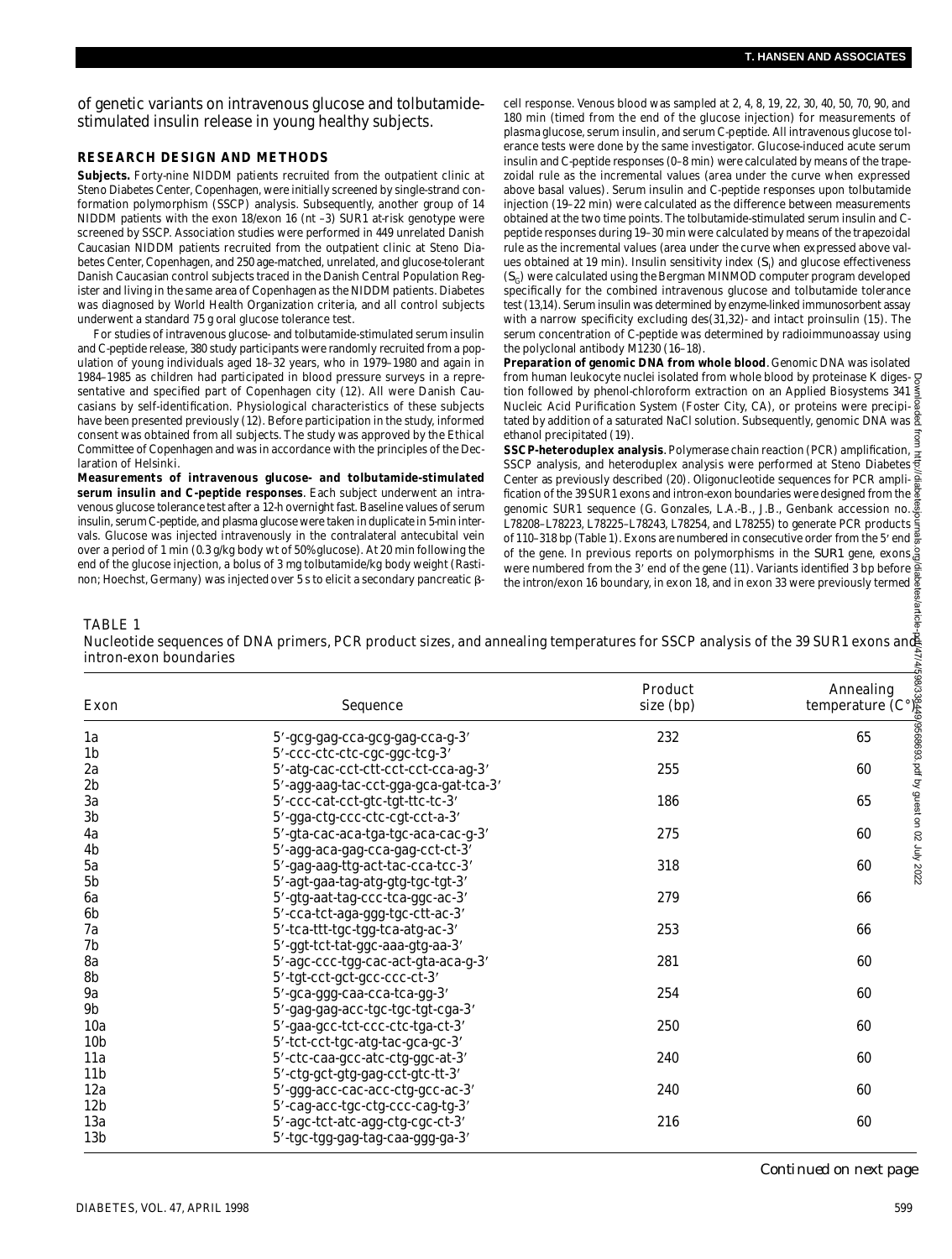as variants in intron 24, exon 22, and exon 7, respectively.

**Direct sequencing***.* DNA was amplified as described above using biotinylated primers. Single-stranded DNA was generated using streptavidine-coated magnetic beads according to the manufacturer's recommendations (Dynal A/S, Oslo, Norway). Dideoxynucleotide sequencing using Version 2.0 DNA Sequencing Kit (United States Biochemical Corporation, Cleveland, OH) and  $[\alpha^{-35}S]dATP$  (Amersham,

#### Buckinghamshire, U.K.) was performed according to standard procedures. **Detection of sequence variants in the** *SUR1* **gene.** PCR amplification of the DNA segments containing the SUR1 exon 18 C/T variant and the exon 16 (nt –3) c/t variant was carried out in a volume of 25 µl, containing 100 ng of DNA, 200 mmol/l of each dNTP, 1 mmol/l MgCl $_2$  (exon 18 variant), 1.5 mmol/l MgCl $_2$  (exon 16 (nt -3) variant), 5 pmol of each primer (exon 18: forward primer 5'-aga-gct-cag-

## TABLE 1 (Continued)

| Exon                   | Sequence                                                             | Product<br>size (bp) | Annealing<br>temperature $(C^{\circ})$ |
|------------------------|----------------------------------------------------------------------|----------------------|----------------------------------------|
| 14a                    | 5'-cca-ggg-aag-agg-ggc-tcc-ct-3'                                     | 240                  | 60                                     |
| 14 <sub>b</sub>        | 5'-gct-ccc-tct-ggg-gat-tgg-tg-3'                                     |                      |                                        |
| 15a                    | 5'-gtg-tct-ttt-ggc-ttt-cat-gg-3'                                     | 264                  | 60                                     |
| 15 <sub>b</sub>        | 5'-caa-taa-atg-cag-ctt-tgt-ct-3'                                     |                      |                                        |
| 16a                    | 5'-tct-ggg-taa-tgg-ttg-ttc-ag-3'                                     | 257                  | 60                                     |
| 16 <sub>b</sub>        | 5'-tcc-aat-aaa-tgt-gtg-tgc-at-3'                                     |                      |                                        |
| 17a                    | 5'-ggg-gtg-gga-act-aac-tgg-tg-3'                                     | 110                  | 58                                     |
| 17 <sub>b</sub>        | 5'-ctt-ctg-acc-cca-gtc-cca-ag-3'                                     |                      |                                        |
| 18a                    | 5'-tct-tcc-tgg-agg-ata-tgg-tt-3'                                     | 224                  | 60                                     |
| 18 <sub>b</sub>        | 5'-cct-ggt-cct-ccc-cca-aca-ct-3'                                     |                      |                                        |
| 19a                    | 5'-tct-gag-aac-aag-ccc-tga-ga-3'                                     | 255                  | 60                                     |
| 19b                    | 5'-ggg-tgt-ggg-tga-tcg-atg-ga-3'                                     |                      |                                        |
| 20a                    | 5'-act-aat-gac-cct-ctg-caa-gt-3'                                     | 260                  | 60                                     |
| 20 <sub>b</sub>        | 5'-cct-att-tcc-tag-tta-ccc-at-3'                                     |                      |                                        |
| 21a                    | 5'-tag-tcc-agt-agg-gta-cag-ga-3'                                     | 180                  | 60                                     |
| 21 <sub>b</sub>        | 5'-tgg-tgg-ggt-tgt-cgg-ggg-ag-3'                                     |                      |                                        |
| 22a                    | 5'-cta-ccc-tct-act-ctc-ttc-ct-3'                                     | 250                  | 66                                     |
| 22 <sub>b</sub>        | 5'-gga-ttg-gtt-cct-gcc-aag-at-3'                                     |                      |                                        |
| 23a                    | 5'-att-tga-gtg-agg-aaa-ggg-atg-t-3'                                  | 256                  | 63                                     |
| 23 <sub>b</sub>        | 5'-ctt-ggc-cat-ccc-tgg-ata-t-3'                                      |                      |                                        |
| 24a                    | 5'-cca-tat-atc-cta-aga-cat-tgc-c-3'                                  | 179                  | 60                                     |
| 24 <sub>b</sub>        | 5'-agg-cca-taa-ttt-cac-tcc-ca-3'                                     |                      |                                        |
| 25a                    | 5'-aca-gag-tgg-ttc-ttg-cgg-cc-3'                                     | 284                  | 60                                     |
| 25 <sub>b</sub>        | 5'-tag-ggc-gcc-agt-cac-ac-3'                                         |                      |                                        |
| 26a                    | 5'-cac-cct-gga-act-cca-aat-ca-3'                                     | 255                  | 60                                     |
| 26 <sub>b</sub>        | 5'-aga-gaa-cag-tgg-act-tgc-tc-3'                                     |                      |                                        |
| 27a                    | 5'-tga-atg-act-cca-gag-aca-ctt-a-3'                                  | 245                  | 55                                     |
| 27 <sub>b</sub>        | 5'-aga-cag-gag-aag-ccc-cca-g-3'                                      |                      |                                        |
| 28a                    | 5'-caa-aat-tca-cct-cac-tct-ct-3'                                     | 243                  | 68                                     |
| 28 <sub>b</sub>        | 5'-ctg-cac-att-gca-aag-cac-ct-3'                                     |                      |                                        |
| 29a                    | 5'-att-cac-cca-cac-agc-ggt-a-3'                                      | 304                  | 60                                     |
| 29 <sub>b</sub>        | 5'-gag-aga-gca-acg-tgt-cct-tg-3'                                     | 248                  |                                        |
| 30a<br>30 <sub>b</sub> | 5'-gct-atg-tgg-acc-aac-act-gt-3'                                     |                      | 60                                     |
| 31a                    | 5'-gta-tcc-tat-cct-ctc-ttt-ca-3'                                     | 240                  |                                        |
| 31 <sub>b</sub>        | 5'-ggt-aga-aca-ggg-tcc-tgt-gg-3'<br>5'-gac-gaa-ggt-gct-ccg-gga-gt-3' |                      | 61                                     |
| 32a                    | 5'-aga-aga-gcc-att-ctg-gtg-gt-3'                                     | 248                  | 53                                     |
| 32 <sub>b</sub>        | 5'-cga-cac-act-cct-cct-tgg-ac-3'                                     |                      |                                        |
| 33a                    | 5'-cca-caa-gga-ggc-tgg-gga-tg-3'                                     | 266                  | 60                                     |
| 33 <sub>b</sub>        | 5'-cag-cat-tgg-gtt-ggg-ccc-gt-3'                                     |                      |                                        |
| 34a                    | 5'-cac-ctg-cac-aca-cac-cca-ga-3'                                     | 239                  | 60                                     |
| 34 <sub>b</sub>        | 5'-tga-cca-cgt-gcc-agg-gct-ga-3'                                     |                      |                                        |
| 35a                    | 5'-gac-agg-agg-ccc-agc-agt-ca-3'                                     | 240                  | 60                                     |
| 35 <sub>b</sub>        | 5'-cct-ctt-tgt-gct-cca-gat-ct-3'                                     |                      |                                        |
| 36a                    | 5'-cac-tgc-cct-ctt-tgc-cgc-ct-3'                                     | 264                  | 68                                     |
| 36b                    | 5'-aac-ctg-aga-cac-ggg-ctt-ct-3'                                     |                      |                                        |
| 37a                    | 5'-atc-cca-tct-gct-cca-ctc-ac-3'                                     | 254                  | 60                                     |
| 37 <sub>b</sub>        | 5'-atc-cca-cta-aac-cct-ttc-cag-3'                                    |                      |                                        |
| 38a                    | 5'- cca-ggc-cag-acc-cca-tcc-ac-3'                                    | 153                  | 60                                     |
| 38b                    | 5'-tcc-ctc-tgc-acc-cca-tca-at-3'                                     |                      |                                        |
| 39a                    | 5'-cac-agt-gac-agg-aca-ttc-t-3'                                      | 312                  | 66                                     |
| 39b                    | 5'-gta-tgg-gca-ggg-tcc-gaa-t-3'                                      |                      |                                        |

Downloaded from http://diabetesjournals.org/diabetes/article-pdf/47/4/598/33849/9568693.pdf by guest on 02 July 2022 Downloaded from http://diabetesjournals.org/diabetes/article-pdf/47/4/598/338449/9568693.pdf by guest on 02 July 2022

For each exon, forward primers are indicated by a, reverse primers by b.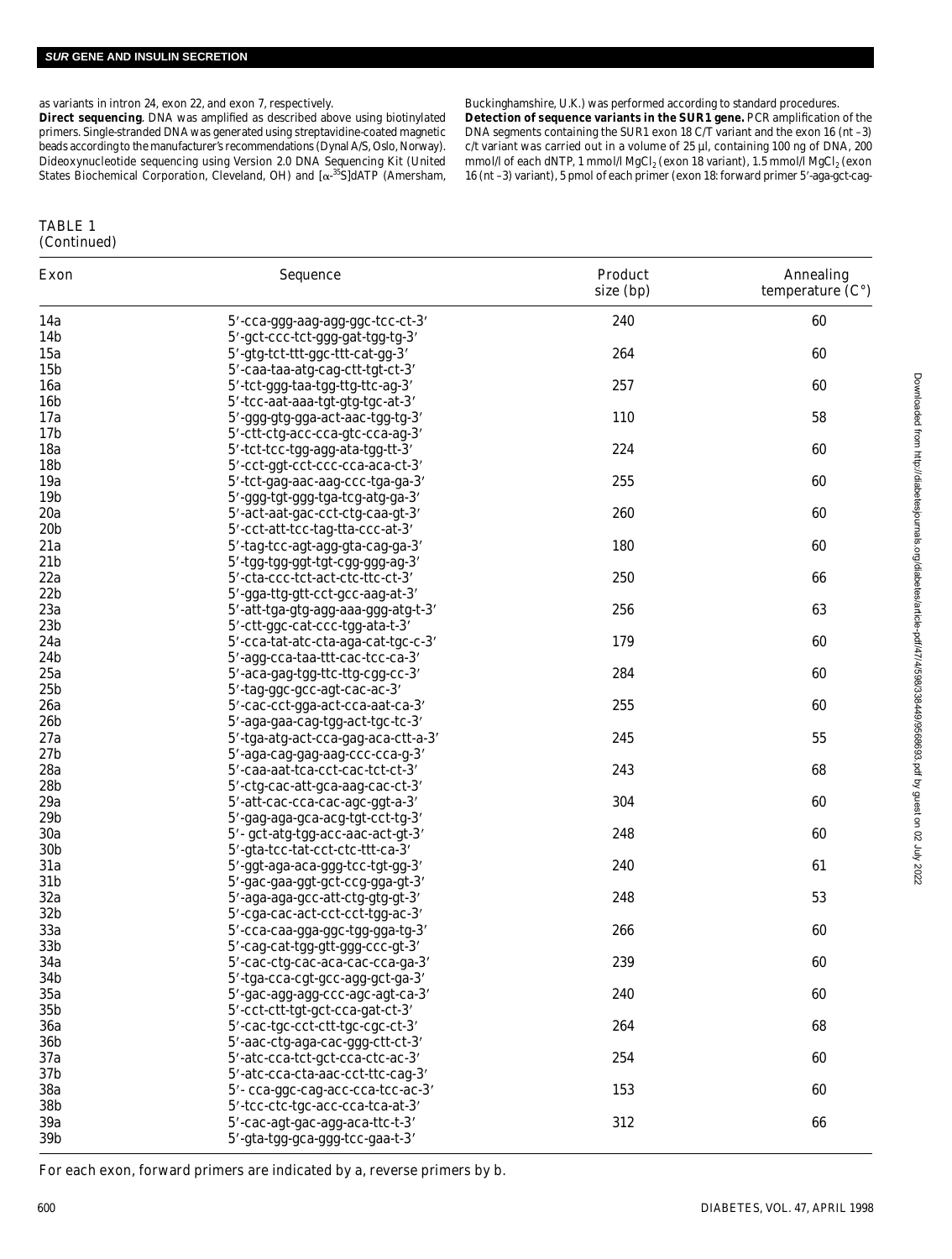Downloa

TABLE 2 Genetic variants identified in the *SUR1* gene in 63 NIDDM p at ients

| Location          | Codon |            | <b>Nucleotide</b><br>change | Amino acid<br>change |            |
|-------------------|-------|------------|-----------------------------|----------------------|------------|
| Exon              |       |            |                             |                      |            |
| 2                 | 69    | CCT        | CCC                         | Pro                  | Pro        |
| 12                | 562   | CAT        | CAC                         | His                  | <b>His</b> |
| 14                | 649   | AAG        | AAA                         | Lys                  | Lys        |
| 14                | 673   | GAT        | AAT*                        | Asp                  | Asn        |
| 18                | 759   | ACC        | $ACT*$                      | Thr                  | Thr        |
| 31                | 1273  | AGG        | AGA                         | Arq                  | Arg        |
| 33                | 1369  | <b>TCC</b> | $GCC^*$                     | Ser                  | Ala        |
| 16 (nt $-3$ )     |       | C          | t*                          |                      |            |
| $26$ (nt +6)      |       | C          |                             |                      |            |
| $34$ (nt $-25$ )  |       |            | C                           |                      |            |
| $39$ (nt $-100$ ) |       |            | + c (insertion)             |                      |            |

Codon positions are according to the short alternatively spliced SUR1 cDNA sequence (GenBank accession no. L78207; L78223). Intron variants are located according to the number of nucleotides before (nt –) or after (nt +) an exon. \*Nucleotide variants examined in associations studies.

tat-gcc-ttt-cc-3', reverse primer 5'-ggt-gat-gtg-gct-ccc-ttg-g-3'; exon 16 (nt -3): forward primer 5'-ccc-ggc-ccc-act-cac-atc-tg-3', reverse primer 5'-gga-gga-tgg-ttaaaa-gga-gat-t-3'), 0.3 units of Tag DNA polymerase (Promega), 50 mmol/l KCl, 10 mmol/l Tris-HCl, and 0.1% Triton X-100. The exon 16 (nt –3) reverse primer was fluorescently labeled at the 5' end. The PCR (Perkin Elmer 9600) started with denaturation at 95°C for 3 min, followed by 36 cycles of denaturation (95°C, 30 s), annealing (58°C, 30 s), and extension ( $72^{\circ}$ C, 30 s), with a final extension at 72°C for 9 min. The amplified exon 18 and exon 16 (nt –3) products, 25 µl and 1 µl, respectively, were digested by restriction enzymes in a total volume of 30 µl and 10 µl for at least 2 h with 2 units of *Bsa*O1 (Promega) and 5 units of *Pst* I (New England Biolabs), respectively. The exon 18 fragments (wild-type: 91 and 54 bp; heterozygous: 145, 91, and 54 bp; homozygous: 145 bp) were resolved on a 4% agarose gel (2% GTG Nusieve, 2% Seakem Agarose) and visualized under ultraviolet illumination after being stained with ethidium bromide. The exon 16 (nt –3) fragments (wild-type: 164 and 38 bp; heterozygous: 202, 164, and 38 bp; homozygous: 202 bp) were separated by acrylamide electrophoresis and analyzed on an ABI 373 automated sequencer. Fluorescently labeled fragments were seen as wild-type: 164 bp; heterozygous: 202 and 164 bp; and homozygous: 202 bp. SSCP was used for screening for the exon 14 G/A variant. The exon 33 variant was screened for using forward primer 5'-agg-gag-agg-ggt-ggg-aag-agt-cca-a-3' and reverse primer 5'-attggg-ttg-ggc-ccg-tgc-act-gac-3'. The PCR used an annealing temperature of 66°C and 1.0 mmol/l MgCl<sub>2</sub>. The PCR product was digested with *Mwo* I, and products (wild-type: 206 and 82 bp; heterozygous: 206, 82, and 41 bp; homozygous: 206 and 41 bp, respectively) were visualized on an agarose gel.

**Statistics.**  $\chi^2$  analysis with Yates correction when appropriate was applied to test for significance of differences in allele and genotype frequencies. A nonparametric Kruskall-Wallis test or a Mann-Whitney test was used for comparison between groups. To control for possible confounders on the tolbutamide-induced serum insulin and C-peptide responses, multiple regression analyses were performed. Fasting plasma glucose or plasma glucose at 19 min, sex, BMI,  $S_{\rm i}$ ,  $S_{\rm G}$ , and the combined genotypes exon 18 C/T and exon 16 (nt –3) c/t were entered as explanatory variables. Serum insulin and C-peptide responses (19–22 min and 19–30 min, respectively) were response variables. If necessary, the variables included in the analysis were logarithmically transformed. Data are means ± SE. A *P* value < 0.05 (twotailed) was considered significant. Statistical Package of Social Science (SPSS) for Windows, version 6.01, was used for statistical analysis.

#### **R E S U LT S**

SSCP-heteroduplex scanning in 49 NIDDM patients of the coding region, including intron-exon boundaries of the *SUR1* gene, and direct sequencing revealed 11 sequence variants (Table 2). Additional SSCP-heteroduplex scanning of 14 NIDDM patients carrying the combined SUR1 at-risk

#### TABLE 3

Genotype and allele frequencies of the SUR1 exon 18, codon 759, ACC (Thr) ACT (Thr) polymorphism

|          | Control<br>subjects | <b>NIDDM</b><br>subjects | $\chi^2$    | $P$ value |
|----------|---------------------|--------------------------|-------------|-----------|
| n        | 246 of 250          | 392 of 449               |             |           |
| Genotype |                     |                          |             |           |
| C/C      | 233 (0.95)          | 352 (0.90)               |             |           |
| C/T      | 13 (0.05)           | 39 (0.10)                |             |           |
| T/T      | 0(0.00)             | 1(0.00)                  | 4.80, 1 df* | 0.03      |
| Allele   |                     |                          |             |           |
| С        | 479 (0.97)          | 743 (0.95)               |             |           |
| т        | 13(0.03)            | 41 (0.05)                | 4.99, 1 df  | 0.03      |

\*C/T and T/T genotypes are combined in the  $\chi^2$  analysis.

genotype did not reveal further sequence variants. Two missense variants, Asp673Asn and Ser1369Ala, and two silent  $\frac{3}{5}$ variants that previously have been shown to be associated  $\frac{3}{2}$ with NIDDM were all examined for association with NIDDM and for a possible influence on glucose- and tolbutamideinduced C-peptide and insulin secretion in a cohort of  $380\frac{3}{2}$ young white Danes.

Neither of the two missense variants appeared to be associated with NIDDM. The Asp673Asn variant was found in only one NIDDM patient. The phenotype of this patient did not  $\frac{8}{8}$ differ from the average NIDDM patient of this study. A normal glucose-tolerant brother of the mutation-carrying patient  $\frac{3}{6}$ was heterozygous for the mutation, whereas another brother  $\frac{3}{2}$ with NIDDM had the wild-type genotype. The allele frequency of the Ser1369Ala polymorphism was similar among 247 (of 250) control subjects (0.38 [0.34–0.42]) and among 406  $\frac{8}{21}$ (of 449) NIDDM patients (0.40 [0.37–0.43]).

The silent exon 18 variant was more prevalent among NIDDM patients (allelic frequency, 0.051 [0.035–0.067]) compared with control subjects (0.027  $[0.013 - 0.041]$ ;  $\chi^2 = 4.99$ ,  $P_{\infty}^{\boxtimes}$ = 0.025; Table 3). In contrast, the frequency of the exon 16 (nt  $\frac{2}{5}$ –3) variant did not differ between the two groups (control subjects 0.44 [0.40–0.48]; NIDDM patients 0.45 [0.42–0.48];  $\chi^2 = \frac{3}{2}$ 0.11,  $P = 0.742$ ; Table 4). However, the combined genotype  $\frac{9}{2}$ exon 18 C/T and exon 16 (nt –3) –3c/–3t was even more fre- $\frac{8}{5}$ <br>experience more freequently associated with NIDDM (Table 5). This genotype combination was found with a frequency of  $0.012\frac{8}{8}$ (0.000–0.026) among control subjects and 0.044 (0.024–0.064) among NIDDM patients ( $\chi^2$  = 4.87, P = 0.03; odds ratio 3.69  $[1.07 - 12.71]$ . Downloaded from http://diabetesjournals.org/diabetes/article-pdf/47/4/598/338449/9568693.pdf by guest on 02 July 2022

No differences in glucose-induced or tolbutamide-induced serum insulin and C-peptide responses were seen between groups of young healthy carriers of either the exon 18 variant or the exon 16 (nt –3) variant (data not shown). In contrast, 10 carriers of the combined genotype exon 18/exon 16 (nt –3) at-risk genotype had reduced serum C-peptide (19–22 min, 266  $\pm$  102 vs. 683  $\pm$  23 min  $\times$  pmol/l,  $P$  = 0.002; Fig. 1*A*; 19–30 min, 3,792  $\pm$  624 vs. 6,462  $\pm$  167 min  $\times$  pmol/l,  $P$  = 0.004) and insulin responses (19–22 min, 124  $\pm$  27 vs. 231  $\pm$  10 min  $\times$ pmol/l, *P* = 0.045; Fig. 1*B*; 19–30 min, 1,154 ± 238 vs. 1,838 ± 72 min  $\times$  pmol/l,  $P$  = 0.077) upon tolbutamide injection. But the carriers had normal acute serum C-peptide (0–8 min, 6,632  $\pm$  962 vs. 7,111  $\pm$  177 min  $\times$  pmol/l, *P* = 0.567; Fig. 1*A*) and acute serum insulin responses (0–8 min,  $2,242 \pm 415$  vs.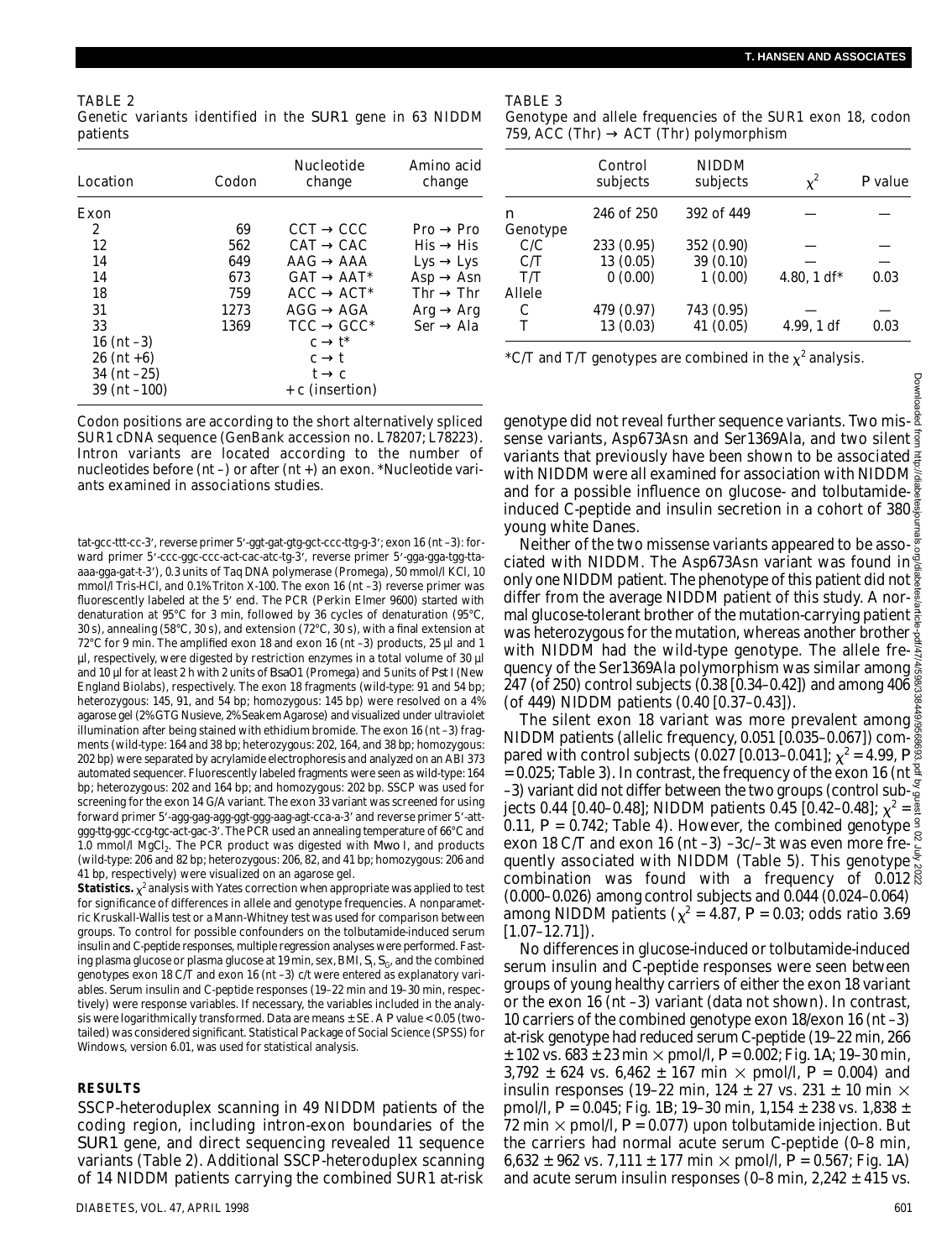| TABLE 4          |  |                                                                 |  |  |  |
|------------------|--|-----------------------------------------------------------------|--|--|--|
|                  |  | Genotype and allele frequencies of the SUR1 exon 16 (nt $-3$ ), |  |  |  |
| c t polymorphism |  |                                                                 |  |  |  |

|                     | Control<br>subjects      | <b>NIDDM</b><br>subjects | $x^2$      | $P$ value |
|---------------------|--------------------------|--------------------------|------------|-----------|
| n<br>Genotype       | 244 of 250               | 419 of 449               |            |           |
| $-3c/-3c$           | 79 (0.32)                | 118 (0.28)               |            |           |
| $-3c/-3t$           | 115(0.47)                | 225 (0.54)               |            |           |
| $-3t/-3t$<br>Allele | 50 (0.20)                | 76 (0.18)                | 2.67, 2 df | 0.26      |
| $-3c$<br>$-3t$      | 273 (0.56)<br>215 (0.44) | 461 (0.55)<br>377 (0.45) | 0.11, 1 df | 0.74      |
|                     |                          |                          |            |           |

 $2,249 \pm 84$  min  $\times$  pmol/l,  $P = 0.781$ ; Fig. 1*B*) upon glucose injection compared with 370 subjects with other genotype combinations. The two groups did not differ in sex, age, BMI, body fat, waist-to-hip ratio, or  $S_{\!\!\mathsf{I}}$  (Table 6). The  $S_{\!\mathsf{G}}$  of the at-risk genotype carriers tended to be increased (*P* = 0.06, Table 6).

When adjusting for sex, BMI, S<sub>I</sub>, S<sub>G</sub>, fasting plasma glucose level, or plasma glucose level at 19 min (the last sample point before the tolbutamide load), and the combined SUR1 genotypes in a multiple regression analysis, the associations between the combined exon 18/exon 16 (nt –3) and serum insulin (19–22 min, *P* = 0.016; 19–30 min, *P* = 0.024) and serum C-peptide responses (19–22 min, *P* = 0.005; 19–30 min,  $P = 0.004$ ) were still significant.

# **DISCUSSION**

Recent studies in Mexican-Americans with highly polymorphic DNA markers near the *SUR1* gene located at chromosome 11p15.1 failed to show evidence for a linkage of the SUR1 locus with NIDDM (21). Also, sib pair linkage studies with NIDDM in French Caucasian families gave no evidence for linkage to the SUR1 locus (22). In contrast, two studies of the Goto-Kakizaki (GK) rat, a well-characterized animal model for NIDDM, have revealed a quantitative trait locus (QTL) linked to the diabetic phenotype in a genomic region in which SUR1 is located (23,24). In addition, evidence for linkage of the plasma glucose concentration 2 h after oral glucose administration was demonstrated with markers near the SUR1 locus in Mexican-American families, ascertained via an NIDDM proband (25). Also, a silent polymorphism in exon 18 of the high-affinity *SUR1* gene has been reported to be

TABLE 5 Frequencies of the combined exon 18 and exon 16 (nt –3) genotypes

significantly associated with NIDDM in Utah Caucasians, U.K. Caucasians (11), and French Caucasians (22). These data, together with the above-mentioned QTLs near the SUR1 locus, indicate that *SUR1* or a gene near the SUR1 locus may contribute to the genetic susceptibility to subsets of NIDDM.

In the present study, we have scanned the entire coding region of the *SUR1* gene, including intron-exon boundaries, for sequence variants associated with NIDDM. Of 11 identified sequence variants, only two predicted an amino acid change, but none of these appear to be associated with NIDDM. However, we did confirm that the silent Thr759Thr exon 18 variant is associated with NIDDM being present in about 10% of patients with NIDDM compared with about 5% in normal control subjects. This silent variant has now been shown to be associated with NIDDM in four independent studies (11,22, the present study). Pooling the data obtained in these studies, the exon 18 T allele is found in 2.2% of 1,176 control alleles and in 5.6% of 1,786 NIDDM alleles (*P* < 0.001), emphasizing that a genetic variant either at or near the SUR1 locus may contribute to the inherited basis of NIDDM. Combining this genetic variant with an intron variant at position –3 of the intron/exon 16 boundary resulted in a doubling of the odds ratio for NIDDM. About 4% of NIDDM patients had the combined SUR1 variants; only 1% of control subjects had them. No difference in mode of treatment, age of diagnosis, or BMI was observed between carriers and noncarriers of the combined genotype.

The present combined at-risk genotype is difficult to explain. The combined at-risk genotype found by Inoue et al. (11) was exon 18 C/T and exon 16 (nt –3) c/c; whereas the combined at-risk genotype found in this study was the double heterozygote, exon 18 C/T and exon 16 (nt –3) c/t. Because the phase is unknown for this genotype, we do not know how many of this group have exon 18/16 haplotypes C-c/T-t and how many have C-t/T-c. In contrast, all individuals in the combined at-risk genotype in Inoue's study are obligate carriers of T-c. Therefore, a hypothesis to be investigated in further studies is that the T-c haplotype is a common element of the combined at-risk genotypes identified in both studies. As none of the variants predicts an amino-acid change, the T-c haplotype may be in linkage disequilibrium with a nearby functional mutation that has not been identified. Apart from the *SUR1* gene itself, one obvious candidate gene for such a mutation is Kir6.2, located just downstream of the *SUR1* gene at chromosome 11. However, three recent molec-

| Exon 18  | Exon $16$ (nt $-3$ ) | Control subjects   | NIDDM subjects              |            |           |
|----------|----------------------|--------------------|-----------------------------|------------|-----------|
| genotype | genotype             | $(n = 243$ of 250) | $(n = 386 \text{ of } 449)$ |            | $P$ value |
| C/C      | $-3c/-3c$            | 69                 | 87                          |            |           |
| C/C      | $-3c/-3t$            | 111                | 191                         |            |           |
| C/C      | $-3t/-3t$            | 50                 | 70                          |            |           |
| C/T      | $-3c/-3c$            | 10                 | $21*$                       |            |           |
| C/T      | $-3c/-3t$            |                    | 17                          | 4.87, 1 df | 0.03      |

No subject was found to carry the combined genotype exon 18 C/T and exon 16 –3t/–3t, exon 18 T/T and exon 16 –3c/–3t, or exon 18 T/T and exon 16 –3t/–3t. These groups are therefore not included in the table. \*One NIDDM subject with the exon 18 T/T exon 16 –3c/–3c genotype is included in this group.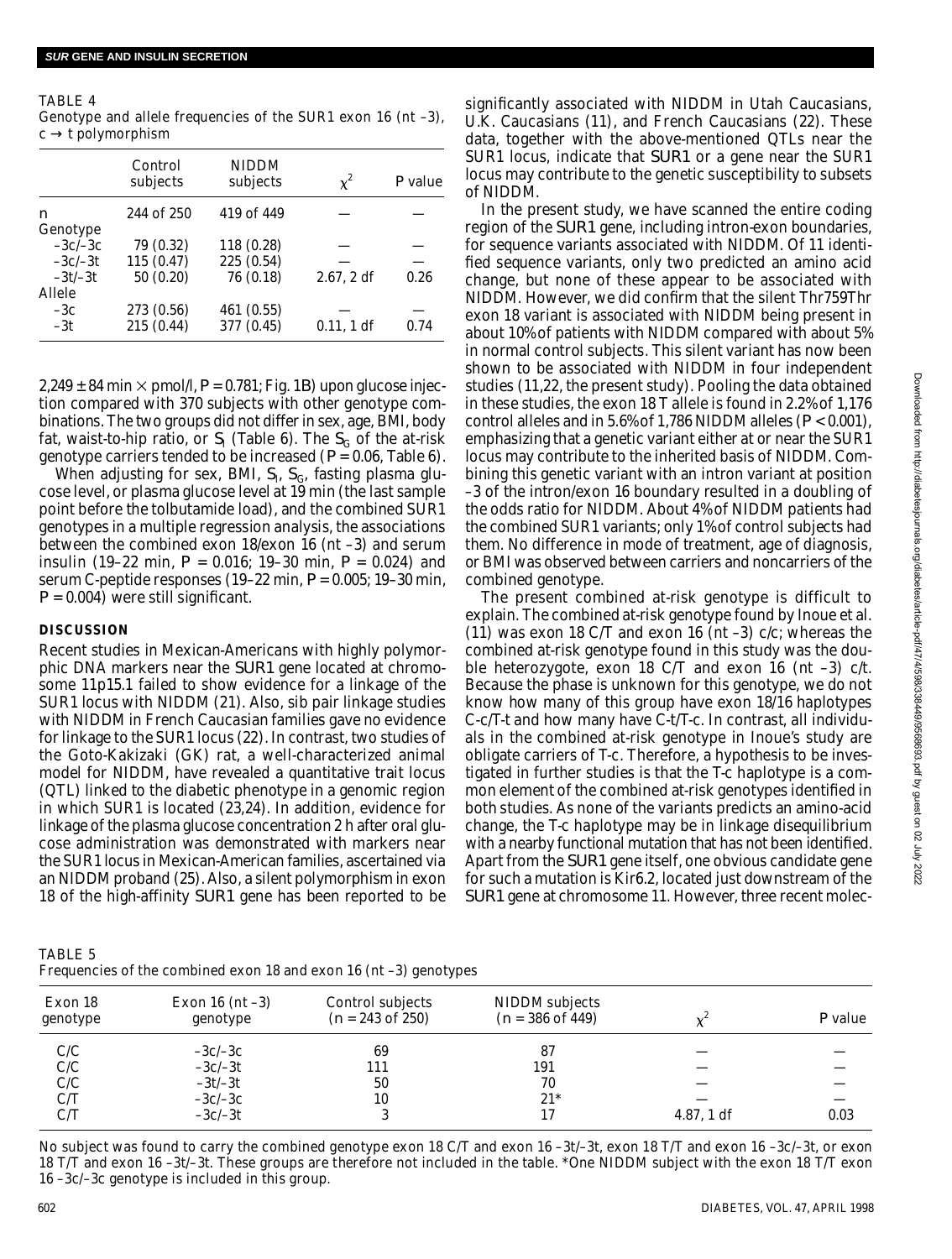

**FIG. 1. Incremental serum C-peptide responses (***A***) and serum insulin responses (***B***) in 380 young, healthy Caucasians during a 3-h intravenous glucose tolerance test (0.3 g/kg body wt of 50% glucose at** *t* **= 0 min) with an intravenous tolbutamide load (3 mg tolbutamide/kg body wt)** after 20 min.  $\blacksquare$ , individuals with all other genotype combinations  $(n = 370)$ ;  $\Box$ , individuals **(***n* **= 10) with the exon 18 C/T or T/T and exon 16 (nt –3) c/t or t/t SUR1 at-risk genotype. Glucose-induced acute serum C-peptide and insulin responses (0–8 min) were calculated by means of the trapezoidal rule as the incremental values (area under the curve when expressed above basal values). Serum C-peptide and insulin responses upon tolbutamide injection (19–22 min) were calculated as the difference between measurements obtained at the two time points. Data are means ± SE.**

ular scannings of this gene have not revealed genetic sequence variants associated with NIDDM (26–28). In addition, we failed in the present study to demonstrate any functional mutations within the *SUR1* gene in either a primary SSCP-heteroduplex scanning of 49 NIDDM patients or a second scanning of 14 NIDDM patients carrying the combined SUR1 at-risk genotype.

To address the potential physiological implications of the combined exon 18 and exon 16 (nt –3) at-risk genotype on pancreatic  $\beta$ -cell function, we studied insulin and C-peptide  $\frac{9}{2}$ secretion during the 3 h after an intravenous glucose tolerance test in combination with intravenous tolbutamide injection in

TABLE 6

Clinical and biochemical characteristics of carriers of nucleotide variants in the *SUR1* gene in a population sample of 380 young healthy Caucasians

|                                                          | Combined genotype<br>exon 18 (C/T or T/T) and<br>exon 16 (nt $-3$ ) ( $-3c/-3t$ or $-3t/-3t$ ) | All other genotypes | $P$ value |
|----------------------------------------------------------|------------------------------------------------------------------------------------------------|---------------------|-----------|
| $n$ (F/M)                                                | 10(8/2)                                                                                        | 370 (186/184)       | 0.12      |
| Age years                                                | $27(23-30)$                                                                                    | $25(18-32)$         | 0.17      |
| BMI ( $\text{kg/m}^2$ )                                  | $25.5 \pm 2.0$                                                                                 | $23.5 \pm 0.2$      | 0.47      |
| Body fat (%)                                             | $29.6 \pm 4.0$                                                                                 | $22.9 \pm 0.4$      | 0.11      |
| Waist-to-hip ratio                                       | $0.80 \pm 0.02$                                                                                | $0.82 \pm 0.01$     | 0.61      |
| $S_1$ [10 <sup>-5</sup> · (min · pmol/l) <sup>-1</sup> ] | $20.8 \pm 5.5$                                                                                 | $15.2 \pm 0.5$      | 0.69      |
| $S_c$ (10 <sup>-2</sup> · min <sup>-1</sup> )            | $2.69 \pm 0.37$                                                                                | $2.13 \pm 0.03$     | 0.06      |

Data are means  $\pm$  SE or means (ranges).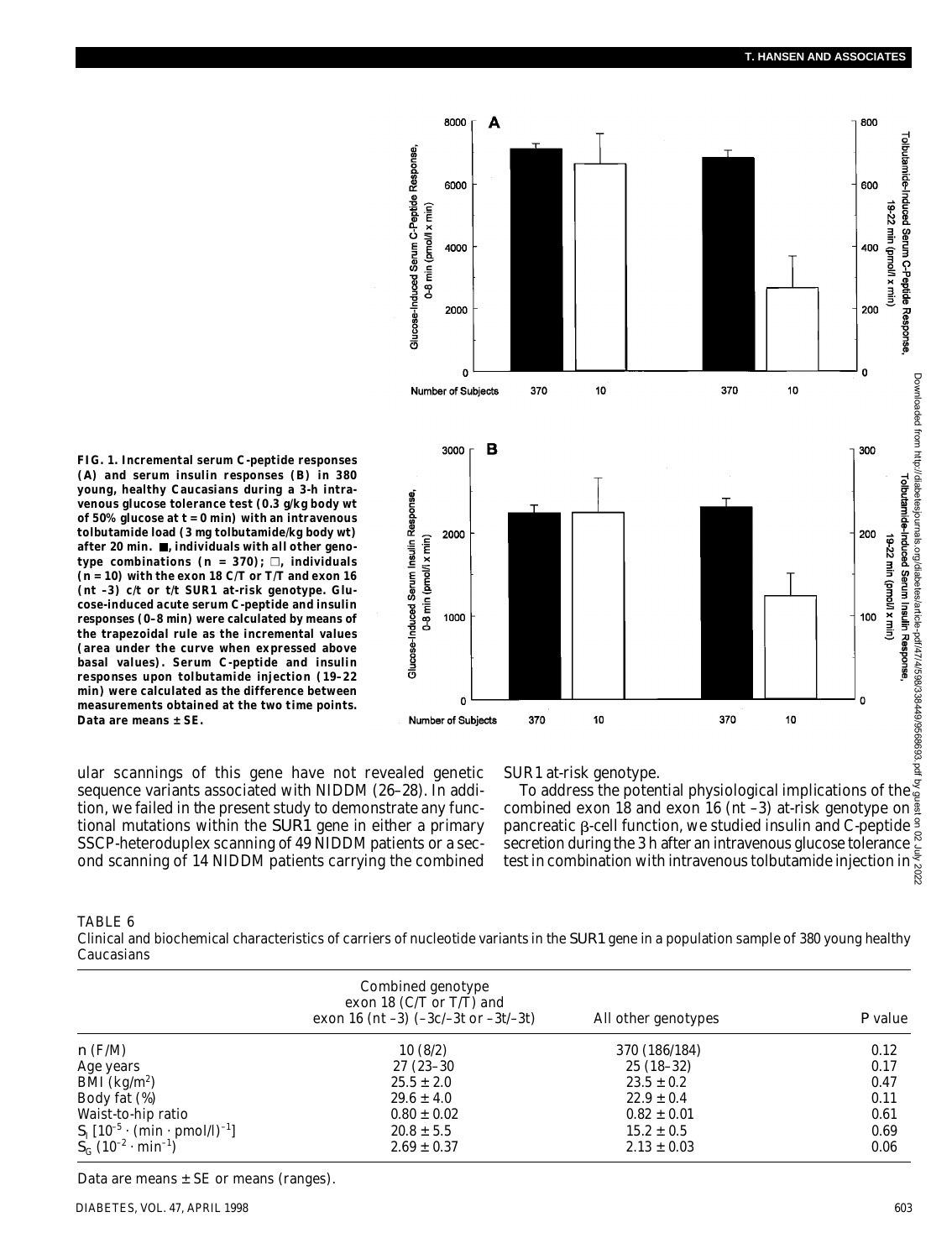a random sample of 380 young, healthy Danish Caucasians. The prevalence of the combined at-risk genotype was slightly higher in the young cohort compared with the prevalence in the middle-aged control cohort used for the association study to NIDDM. This is probably due to the age difference, as an excess number of the young at-risk genotype carriers may develop NIDDM later in life. When 10 subjects with the combined nucleotide variants in the *SUR* gene were compared with the remaining 370 subjects, they were not different from the remaining cohort regarding the acute glucose-triggered serum insulin and C-peptide release. However, these subjects had, on average, a 50% decrease in C-peptide secretion and a 40% decrease in insulin secretion after tolbutamide stimulation. The 10 normal subjects with the at-risk genotype had, in addition, a 30% increase in glucose effectiveness (*P* = 0.06), which may indicate that they somehow compensate for an impaired insulin secretion by increasing glucose effectiveness. Interestingly, studies of nondiabetic, first-degree relatives of NIDDM patients have shown that individuals at high risk of later development of NIDDM may have increased glucose effectiveness (29).

In addition to being associated with NIDDM, the exon 18 Thr759Thr variant was shown to be associated with morbid obesity in French Caucasians (22). In the present study of young, healthy Danes, we did not find an association with BMI, percentage body fat, or waist-to-hip ratio either in carriers of the Thr759Thr T allele (data not shown) or in carriers of the combined at-risk genotype (Table 6). However, further genetic studies of the SUR1 locus in morbidly obese patients are necessary to evaluate whether modulation of insulin secretion may have any impact on BMI in individuals at high risk for obesity.

Some mutations in the *SUR1* gene have been shown to cause familial persistent hyperinsulinemic hypoglycemia of infancy (10,30) due to dysfunction of the  $K_{ATP}$  channel, leading to closure of the potassium channel with a subsequent increase in insulin secretion. The present findings do not point to a similar mechanism in the at-risk genotype carriers. Carriers of the SUR1 at-risk genotype have a normal pan $c$ reatic  $\beta$ -cell response to an intravenous glucose load but a  $reduced \beta-cell$  response after intravenous tolbutamide, suggesting that the ligand-induced activation of SUR1 may be impaired. Recently, both bovine and porcine endosulfines, putative endogenous ligands for the SUR1, have been isolated and partially characterized (31,32). If, as suggested (31), one or more endosulfines represent the natural regulators of  $K_{\text{ATD}}$ channels, their biological function in the pancreatic  $\beta$ -cells could be impaired in carriers of SUR1 variants, conferring increased susceptibility to NIDDM.

In summary, although several studies showed no linkage between SUR1 and NIDDM, quantitative traits in one human and in two animal studies were linked to this locus. Now the current study reports an association between SUR1 and NIDDM; this is the fourth population in which such an association was found. How do we explain these discrepant results? It is well recognized that the ability to detect linkage in a complex disorder such as NIDDM is determined by the risk contributed by a particular locus and the number of family members studied (33). In fact, Cox and Bell (34) suggested that many susceptibility genes involved in complex traits, neither necessary nor sufficient for the disease, might be detected only by association studies. Therefore, a careful

screen for mutations in coding regions of an important candidate gene such as the SUR1/ $K_{ATP}$  channel, followed by assessment of the potential significance of the variants by association and phenotype studies, appears warranted. In this case, variants were found that were associated both with the disease and in young, healthy subjects with an impaired stimulation of pancreatic B-cells. These variants might therefore be linked to mutations that alter the function of the gene. Yet nothing was found in a careful screen of all exons. We know, however, that the control of gene function is not limited to the coding regions. We have assessed only the exons in genomic DNA. It is conceivable that intronic mutations alter RNA splicing, creating variant exons and thus variant SUR1 protein. It is also possible that promoter variants, or even imprinted regions as far away as 100 kb, may alter SUR1 expression, as for example the control of the insulin/IGF2 locus by the H19 gene (35). These hypotheses need to be tested by additional studies.

## **ACKNOWLEDGMENTS**

The study was supported by grants from the University of Copenhagen, a European Economic Community (EEC) grant (BMH4CT950662), the Velux Foundation, the Danish Diabetes Association, and the Danish Medical Research Council.

The authors thank Sandra Urioste, Annemette Forman, Lene Aabo, Helle Fjordvang, Bente Mottlau, Susanne Kjellberg, Jane Brønnum, and Quan Truong for dedicated and careful technical assistance and Grete Lademann for secretarial support.

### **R E F E R E N C E S**

- 1 . Turner RC, Hattersley AT, Shaw JTE, Levy JC: Type II diabetes: clinical aspects of molecular biological studies. *Diabetes* 44:1-10, 1995
- 2 . DeFronzo RA, Bonadonna RC, Ferrannini E: Pathogenesis of NIDDM: a balanced overview. *Diabetes Care* 15:318–368, 1992
- 3 . Accili D, Cama A, Barbetti F, Kadowaki H, Kadowaki T, Taylor SI: Insulin resistance due to mutations of the insulin-receptor gene: an overview. *J Endocrinol Invest* 15:857–864, 1992
- 4 . Ouweland JMW, Lemkes HHPJ, Ruitenbeek W, Sandkuijl LA, Vijlder MF, Struyvenberg PAA, Kamp JJP, Maassen JA: Mutation in mitochondrial  $t \mathsf{RNA}^\mathsf{Leu(UUR)}$  gene in a large pedigree with maternally transmitted type II diabetes mellitus and deafness. *Nature Genet* 1:368–371, 1992
- 5 . Almind K, Bjørbæk C, Vestergaard H, Hansen T, Echwald S, Pedersen O: Aminoacid polymorphisms of insulin receptor substrate-1 in non-insulindependent diabetes mellitus. *Lancet* 342:828-832, 1993
- 6 . Hager J, Hansen L, Vaisse C, Vionnet N, Philippi A, Poller W, Velho G, Carcassi C, Contu L, Julier C, Cambien F, Passa P, Lathrop M, Kindsvogel W, Demenais F, Nishimura E, Froguel P: A missense mutation in the glucagon receptor gene is associated with non-insulin-dependent diabetes mellitus. *Nature Genet* 9:299–304, 1995
- 7 . Ashcroft SJ, Ashcroft FM: Properties and functions of ATP-sensitive K-channels. *Cell Signals* 2:197–214, 1990
- 8. Aguilar-Bryan L, Nichols CG, Wechsler SW, Clement JP, Boyd AE, Gonzales G, Herrerasosa H, Nguy K, Bryan J, Nelson DA: Cloning of the b cell highaffinity sulfonylurea receptor: a regulator of insulin secretion. Science 268:423–426, 1995
- 9. Inagaki N, Gonoi T, Clement IV JP, Namba N, Inazawa J, Gonzales G, Aguilar-Bryan L, Seino S, Bryan J: Reconstitution of  $I_{KATP}$ : an inward rectifier subunit plus the sulfonylurea receptor. *Science* 270:1166-1170, 1995
- 10. Thomas PM, Cote GJ, Wohllk N, Haddad B, Mathew PM, Rabl W, Aguilar-Bryan L, Gagel RF, Bryan J: Mutations in the sulfonylurea receptor gene in familial persistent hyperinsulinemic hypoglycemia of infancy. *Science* 268:426-429, 1995
- 11. Inoue H, Ferrer J, Wellin CM, Elbein SC, Hoffman M, Mayorga R, Warren-Perry M, Zhang Y, Millns H, Turner R, Province M, Bryan J, Permutt MA, Aguilar-Bryan L: Sequence variants in the sulfonylurea receptor (SUR) gene are associated with NIDDM in Caucasians. *Diabetes* 45:825-831, 1996
- 604 DIABETES, VOL. 47, APRIL 1998 12. Clausen JO, Borch-Johnsen K, Ibsen H, Bergman RN, Hougaard P, Winther K, Pedersen O: Insulin sensitivity index, acute insulin response, and glucose effec-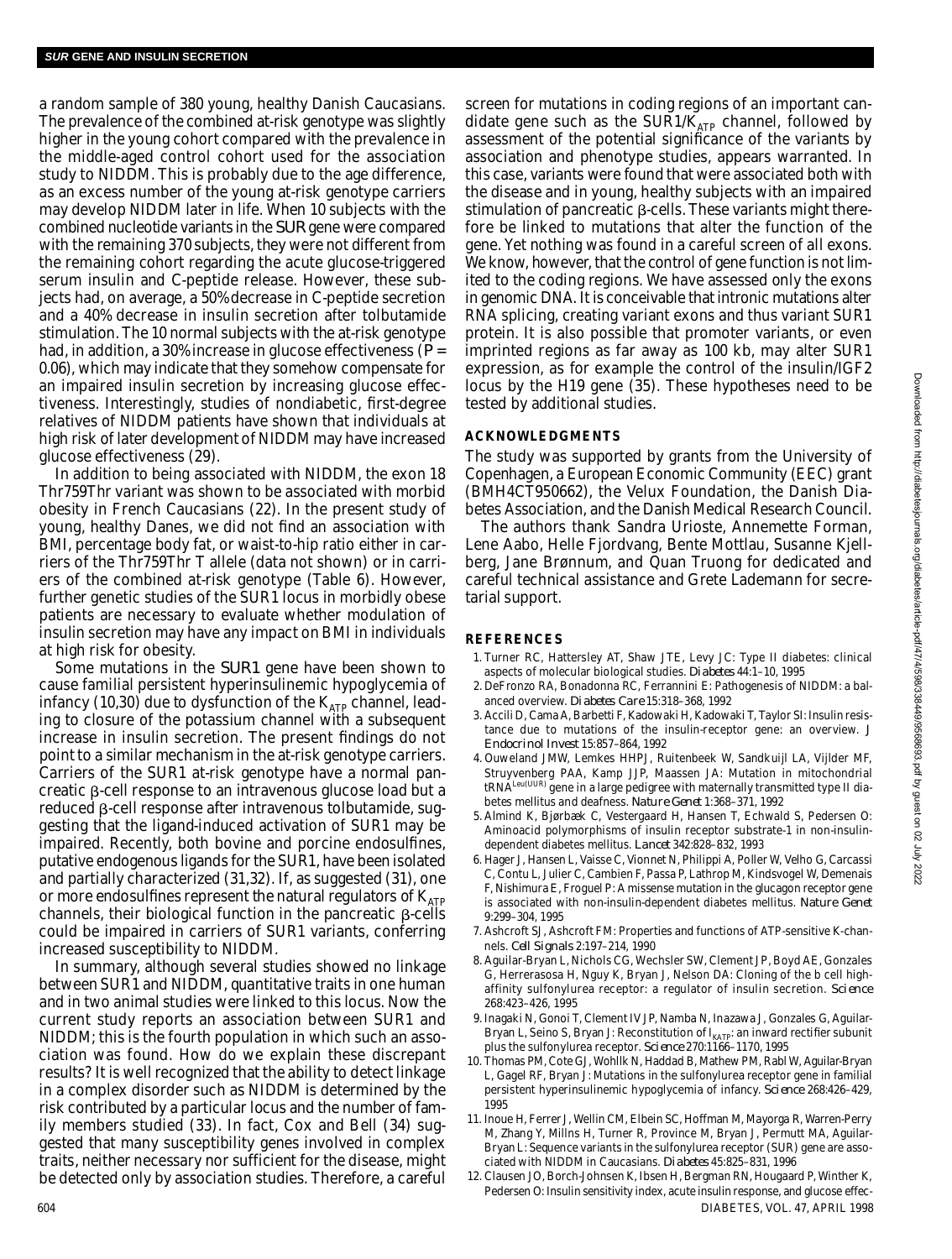tiveness in a population-based sample of 380 young healthy caucasians: analysis of the impact of gender, body fat, physical fitness, and life-style factors. *J Clin Invest* 98:1195–1205, 1996

- 13. Pacini G, Bergman RN: MINMOD: a computer program to calculate insulin sensitivity and pancreatic responsivity from the frequently sampled intravenous glucose tolerance test. *Comput Methods Progr Biomed* 23:113–122, 1986
- 14. Steil GM, Vølund A, Kahn SE, Bergman RN: Reduced sample number for calculation of insulin sensitivity and glucose effectiveness from the minimal model: suitability for use in population studies. *Diabetes* 42:250-256, 1993
- 15. Andersen L, Dinesen B, Jørgensen PN, Poulsen F, Røder ME: Enzyme immunoassay for intact human insulin in serum or plasma. *Clin Chem* 39:578–582, 1993
- 16. Heding LG: Radioimmunological determination of human C-peptide in serum. *D i a b e t o l o g i a* 11:541–548, 1975
- 17. Faber OK, Marcussen J, Naithani VK, Binder C: Production of antisera to synthetic benzyloxycarbonyl-C-peptide. Hoppe-Seylor's Z Physiol Chem 357:751–757, 1976
- 18. Faber OK, Binder C, Marcussen J, Heding LG, Naithani VK, Kuzuya H, Blix P, Horwitz DL, Rubenstein AH: Characterization of seven C-peptide antisera. *Dia b e t e s* 27 (Suppl. 1):170–177, 1978
- 19. Miller SA, Dykes DD, Polesky HF: A simple procedure for extracting DNA from human nucleated cells. *Nucleic Acid Res* 16:1215–1216, 1988
- 20. Hansen L, Hansen T, Vestergaard H, Bjørbæk C, Echwald SM, Clausen JO, Chen YH, Chen MX, Cohen PTW, Pedersen O: A widespread amino acid polymorphism at codon 905 of the glycogen-associated regulatory subunit of protein phosphatase-1 is associated with insulin resistance and hypersecretion of insulin. *Hum Mol Genet* 4:1313–1320, 1995
- 21. Stirling B, Cox NJ, Bell GI, Hanis CL, Spielman RS, Concannon P: Linkage studies in NIDDM patients with markers near the sulphonylurea receptor gene. *D i a b e t o l o g i a* 38:1479–1481, 1995
- 22. Hani EH, Clément K, Velho G, Vionnet N, Hager J, Philippi A, Dina C, Inoue H, Permutt MA, Basdevant A, North M, Demenais F, Guy-Grand B, Froguel P: Genetic studies of the sulfonylurea receptor gene locus in NIDDM and in morbid obesity among French Caucasians. *Diabetes* 46:688-694, 1997
- 2 3 . Galli J, Li L, Glaser A, Östenson CG, Jiao H, Fakhrai-Rad H, Jacob HJ, Lander ES, Luthman H: Genetic analysis of non-insulin dependent diabetes mellitus in the GK rat. *Nature Genet* 12:31–37, 1996
- 24. Gauguier D, Froguel P, Parent V, Bernard C, Bihoreau MT, Portha B, James MR, Penicaud L, Lathrop M, Ktorza A: Genetic analysis of non-insulin dependent diabetes mellitus in the GK rat. *Nature Genet* 12:38–43, 1996
- 25. Stern MP, Ravindranath D, Braxton DM, Reinhart LJ, Shivakumar S, Shipman

PA, Uresandi OC, Benavides E, Lanero J, O'Connell P: Evidence for linkage of regions on chromosomes 6 and 11 to plasma glucose concentrations in Mexican Americans. *Genome Res* 6:724–734, 1996

- 26. Sakura H, Wat N, Horton V, Milns H, Turner RC, Ashcroft FM: Sequence variations in the human Kir6.2 gene, a subunit of the beta-cell ATP-sensitive K-channel: no association with NIDDM in white Caucasian subjects or evidence of abnormal function when expressed in vitro. *Diabetologia* 39:1233-1236, 1996
- 27. Hansen L, Echwald SM, Hansen T, Urhammer SA, Clausen JO, Pedersen O: Amino acid polymorphisms in the ATP-regulatable inward rectifier Kir6.2 and their relationships to glucose- and tolbutamide-induced insulin secretion, the insulin sensitivity index, and NIDDM. *Diabetes* 46:508-512, 1997
- 28. Inoue H, Ferrer J, Warren-Perry M, Zhang Y, Millns H, Turner R, Elbein SC, Hampe CL, Suarez BK, Inagaki N, Seino S, Permutt MA: Sequence variants in the pancreatic islet  $\beta$ -cell inwardly rectifying K<sup>+</sup> channel Kir6.2 (Bir) gene: identification and lack of role in Caucasian patients with NIDDM. Diabetes 46:502–507, 1997
- 2 9 . Henriksen JE, Alford F, Handberg A, Vaag A, Ward GM, Kalfas A, Beck-Nielsen H: Increased glucose effectiveness in normoglycemic but insulin-resistant relatives of patients with non-insulin-dependent diabetes mellitus: a novel compensatory mechanism. *J Clin Invest* 94:1196–1204, 1994
- 30. Nestorowicz A, Wilson BA, Schoor KP, Inoue H, Glaser B, Landau H, Stanley § CA, Thornton S, Clement IV JP, Bryan J, Aguilar-Bryan L, Permutt MA: Muta- $\frac{3}{8}$ tions in the sulfonylurea receptor gene are associated with familial hyperinsulinism in Ashkenazi Jews. *Hum Mol Genet* 5:1813–1822, 1996
- 31. Virsolvy-Vergine A, Leray H, Kuroki S, Lupo B, Dufour M, Bataille D: Endosulphine, an endogenous peptidic ligand for the sulfonylurea receptor: purification and partial characterization from bovine brain. *Proc Natl Acad Sci USA* 89:6629–6633, 1992
- 32. Virsolvy-Vergine A, Salazar G, Sillard R, Denoroy L, Mutt V, Bataille D: Endosulfine, endogenous ligand for the sulphonylurea receptor: isolation from porcine brain and partial structural determination of the a form. *Diabetolo*  $\frac{3}{6}$ *g i a* 39:135–141, 1996
- 33. Risch N, Merikangas K: The future of genetic studies of complex human diseases. *Science* 273:1516-1517, 1996
- 34. Cox N, Bell GI: Disease associations: chance, artefact, or susceptibility genes? *D i a b e t e s* 38:947–950, 1989
- 35. Zemel S, Bartolomei MS, Tilghman SM: Physical linkage of two mammalian imprinted genes, H19 and insulin-like growth factor 2. *Nature Genet* 2:61–65, 1992